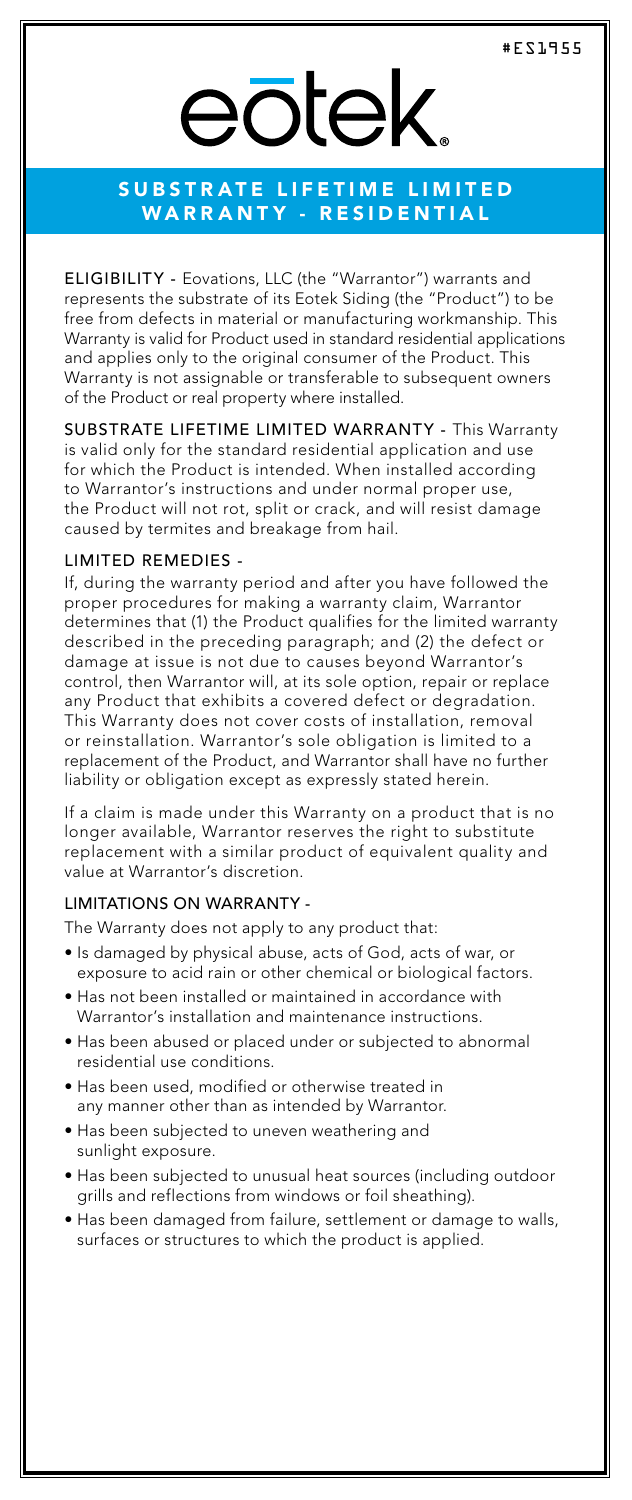Failure to follow any restrictions or warnings supplied with the Product shall make the Warranty null and void and of no further effect. Warrantor reserves the right to investigate any claim and to inspect any product for which a claim is made. Any construction or use of this product must be in accordance with all local zoning and/or building codes.

The Consumer assumes all risk and liability associated with the installation or use of this product.

Some states do not allow limitations on how long an implied warranty lasts and/or do not allow the exclusion of incidental or consequential damages, so the above limitations and exclusions may not apply to you. This Warranty gives you specific legal rights, and you may also have other rights that vary from state to state.

WARRANTOR SHALL NOT BE LIABLE FOR ANY INCIDENTAL OR CONSEQUENTIAL DAMAGES ARISING OUT OF THE USE OR OWNERSHIP OF THIS PRODUCT. The limited warranties expressly provided in this document are the only warranties given on the Product, and are in lieu of all other warranties.

CLAIM PROCEDURE - To make a claim under this Warranty to receive replacement product, the original owner must, within 90 days of actual or constructive notice of damage covered by this Warranty, do the following:

1. Prepare a letter that includes the following information:

- a. A list of the number of pieces and the size of each piece for which the claim is made.
- b. Proof of Purchase of the product, as shown on the original invoice.
- c. Proof of Warranty, as evidenced by the original product label, or a copy of the mark on the product.

2. Mail the above information to:

EOVATIONS, LLC WARRANTY INFORMATION 2801 EAST BELTLINE NE GRAND RAPIDS, MI 49525

THERE ARE NO OTHER WARRANTIES THAT EXTEND BEYOND THE DESCRIPTION ON THE FACE HEREOF. WARRANTOR DOES NOT MAKE ANY IMPLIED WARRANTY OF MERCHANTABILITY OR FITNESS OF THE PRODUCT FOR A PARTICULAR PURPOSE.

5 Meadowcraft Parkway, Selma, Alabama 36701 Eotek.com Eotek is a registered trademark of Eovations, LLC. ©2015 Universal Forest Products, Inc. All rights reserved. 8143\_5/15